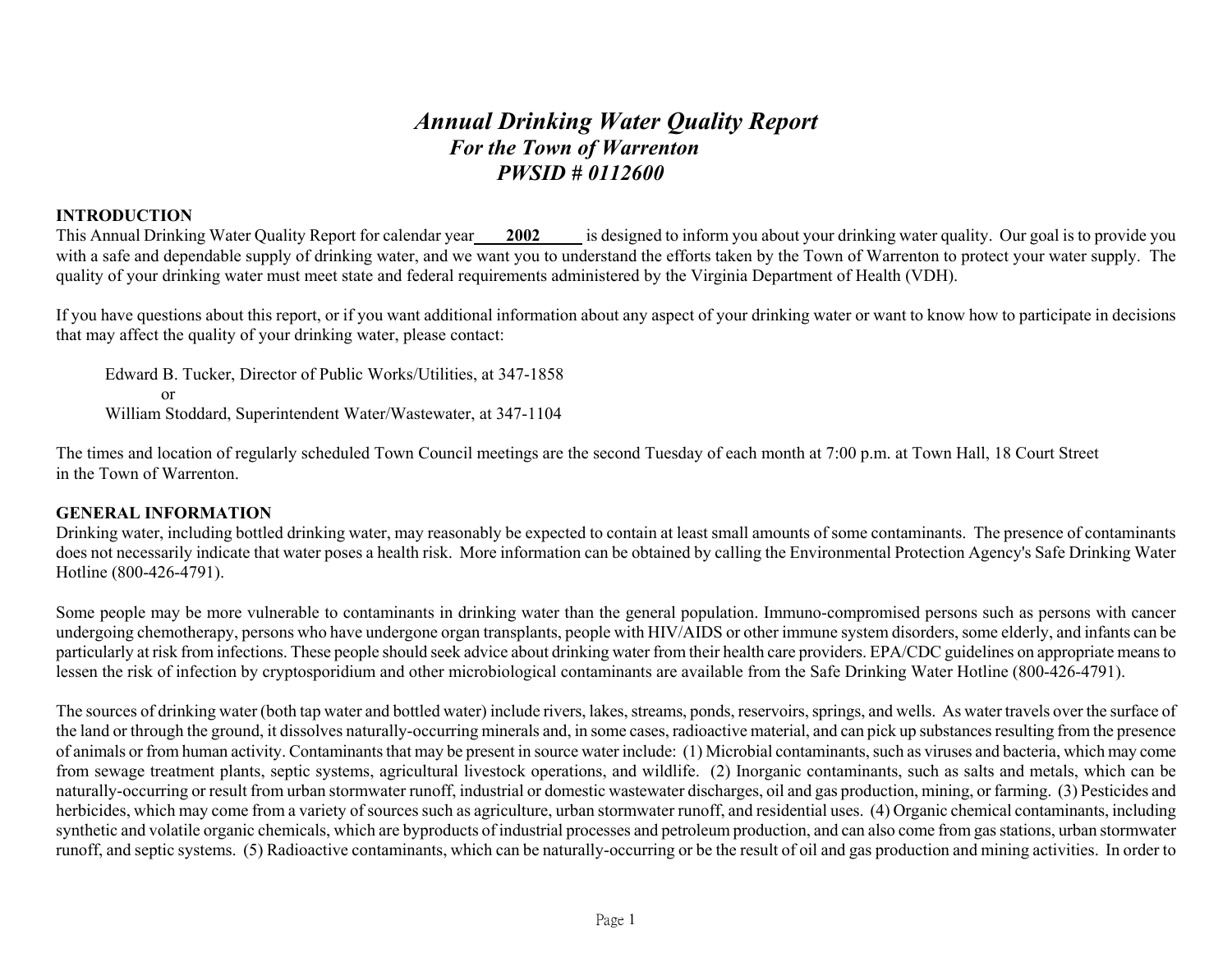ensure that tap water is safe to drink, EPA prescribes regulations which limit the amount of certain contaminants in water provided by public water systems. Food and Drug Administration regulations establish limits for contaminants in bottled water which must provide the same protection for public health.

# SOURCE(S) and TREATMENT OF YOUR DRINKING WATER

The sources of your drinking water are from both surface water and groundwater as described below:

Warrenton Reservoir: Located north of town with a capacity of approximately 120 million gallons.

Airlie Reservoir: Located northwest of town on the Airlie Foundation Property with approximately 183 million gallons for town use.

Well # 5: Located near Rady Park producing approximately 52,000 gallons per day.

Well # 6: Located in the Warrenton Lakes Subdivision producing approximately 20,000 gallons per day.

Your drinking water supply is treated as described below:

The water from the reservoirs is treated by the Water Filtration Plant located at 7240 Blackwell Road, Warrenton, VA. The water from the two wells does not require treatment and is sampled and monitored on a periodic basis to verify its quality.

A source water assessment of our system was conducted recently by the Virginia Department of Health. The Reservoirs, were determined to be of high susceptibility to contamination using the criteria developed by the state in its approved Source Water Assessment Program.

Town staff are aware of the potential contamination sources identified by VDH and monitor those areas to prevent and/or limit any negative impacts to the system.

The assessment report consists of maps showing the source water assessment areas, an inventory of known land use activities of concern, and documentation of any known contamination within the last 5 years. The report is available by contacting your water system representative at the phone number or address given elsewhere in this drinking water quality report.

#### **DEFINITIONS**

Contaminants in your drinking water are routinely monitored according to Federal and State regulations. The following table shows the results of our monitoring for the period of January 1<sup>st</sup> to December  $31^{st}$ , 2002. In the table and elsewhere in this report you will find many terms and abbreviations you might not be familiar with. The following definitions are provided to help you better understand these terms:

*Non-detects (ND) - lab analysis indicates that the contaminant is not present* 

*Parts per million (ppm) - one part per million corresponds to one minute in two years or a single penny in \$10,000.* 

*Parts per billion (ppb) - one part per billion corresponds to one minute in 2,000 years, or a single penny in \$10,000,000. Parts per trillion (ppt) - one part per trillion corresponds to one minute in 2,000,000 years, or a single penny in \$10,000,000,000.*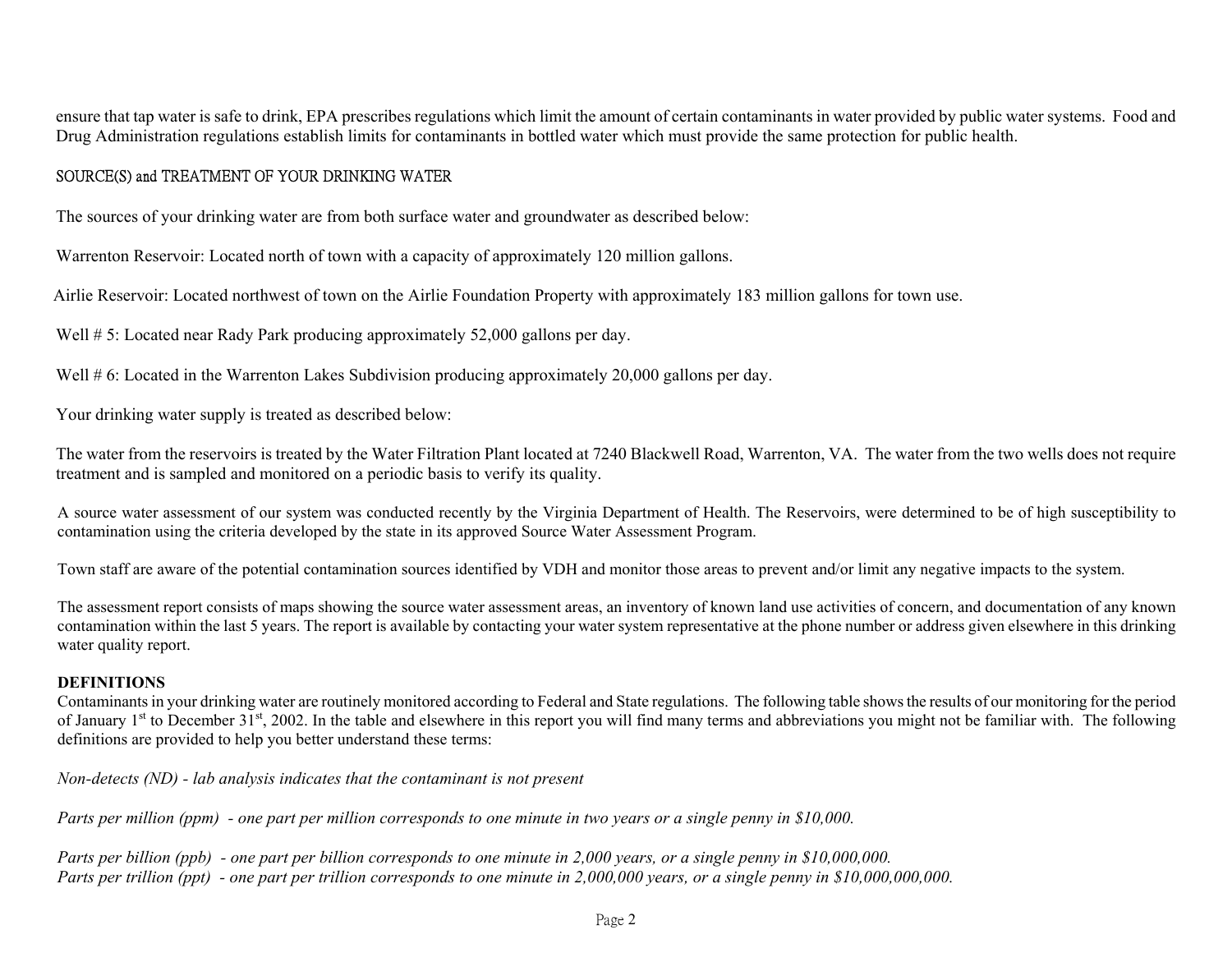*Picocuries per liter (pCi/L) - picocuries per liter is a measure of the radioactivity in water.* 

*Nephelometric Turbidity Unit (NTU)* - *nephelometric turbidity unit is a measure of the clarity, or cloudiness, of water. Turbidity in excess of 5 NTU is just noticeable to the average person. Turbidity is monitored because it is a good indicator of the effectiveness of our filtration system.* 

*Action Level (AL) - the concentration of a contaminant which, if exceeded, triggers treatment or other requirements which a water system must follow.* 

*Treatment Technique (TT) - a required process intended to reduce the level of a contaminant in drinking water.* 

*Maximum Contaminant Level, or MCL - the highest level of a contaminant that is allowed in drinking water. MCLs are set as close to the MCLGs as feasible using the best available treatment technology.* 

*Secondary Maximum Contaminant Level, or SMCL - Maximum contaminant levels may be either "primary" (PMCL), meaning based on health considerations or "secondary" (SCML) meaning based on aesthetic considerations.* 

*Maximum Contaminant Level Goal, or MCLG - the level of a contaminant in drinking water below which there is no known or expected risk to health. MCLGs allow for a margin of safety.* 

# **WATER QUALITY RESULTS**

|                         |          | $-20 - 10 - 10 - 10 = 0$                |                                                         | $\cdots$           |               |                                          |
|-------------------------|----------|-----------------------------------------|---------------------------------------------------------|--------------------|---------------|------------------------------------------|
| Contaminant             | MCLG     | MCL                                     | No. of Samples<br>Indicating<br>Presence of<br>Bacteria | Violation<br>(Y/N) | Sampling Year | <b>Typical Source of Contamination</b>   |
|                         |          |                                         |                                                         |                    |               |                                          |
| Total coliform bacteria |          | positive monthly sample                 |                                                         |                    |               | Naturally present in the<br>environment. |
|                         |          |                                         |                                                         |                    |               |                                          |
|                         |          |                                         | None                                                    | N <sub>0</sub>     | 2002          |                                          |
| Fecal coliform bacteria |          | A routine sample and a repeat sample    |                                                         |                    |               | Human and animal fecal                   |
|                         | $\theta$ | are total coliform positive, and one is | None                                                    | No                 | 2002          | waste.                                   |
|                         |          | also fecal positive.                    |                                                         |                    |               |                                          |

#### **I. Microbiological Contaminants** – Were there any detections? ( ) Yes, as described below. ( **X**) No

# **II. Lead and Copper Contaminants** – Were there any detections? ( **X** ) Yes, as described below. ( ) No

| Contaminant | Units of    | Action | MCLG | Results of samples | Action     | Sampling | $\#$ of Sampling | <b>Typical Source of Contamination</b>   |
|-------------|-------------|--------|------|--------------------|------------|----------|------------------|------------------------------------------|
|             | Measurement | level  |      | for the $90th$     | Level      | Year     | Sites Exceeding  |                                          |
|             |             |        |      | Percentile Value   | Exceedance |          | Action level     |                                          |
|             |             |        |      |                    | (Y/N)      |          |                  |                                          |
| Lead        | ppb         |        |      | ND                 |            | 8/2000   |                  | Corrosion of household plumbing systems. |
| Copper      | ppm         |        |      | $0.285$ ppm        |            | 8/2000   |                  | Corrosion of household plumbing systems. |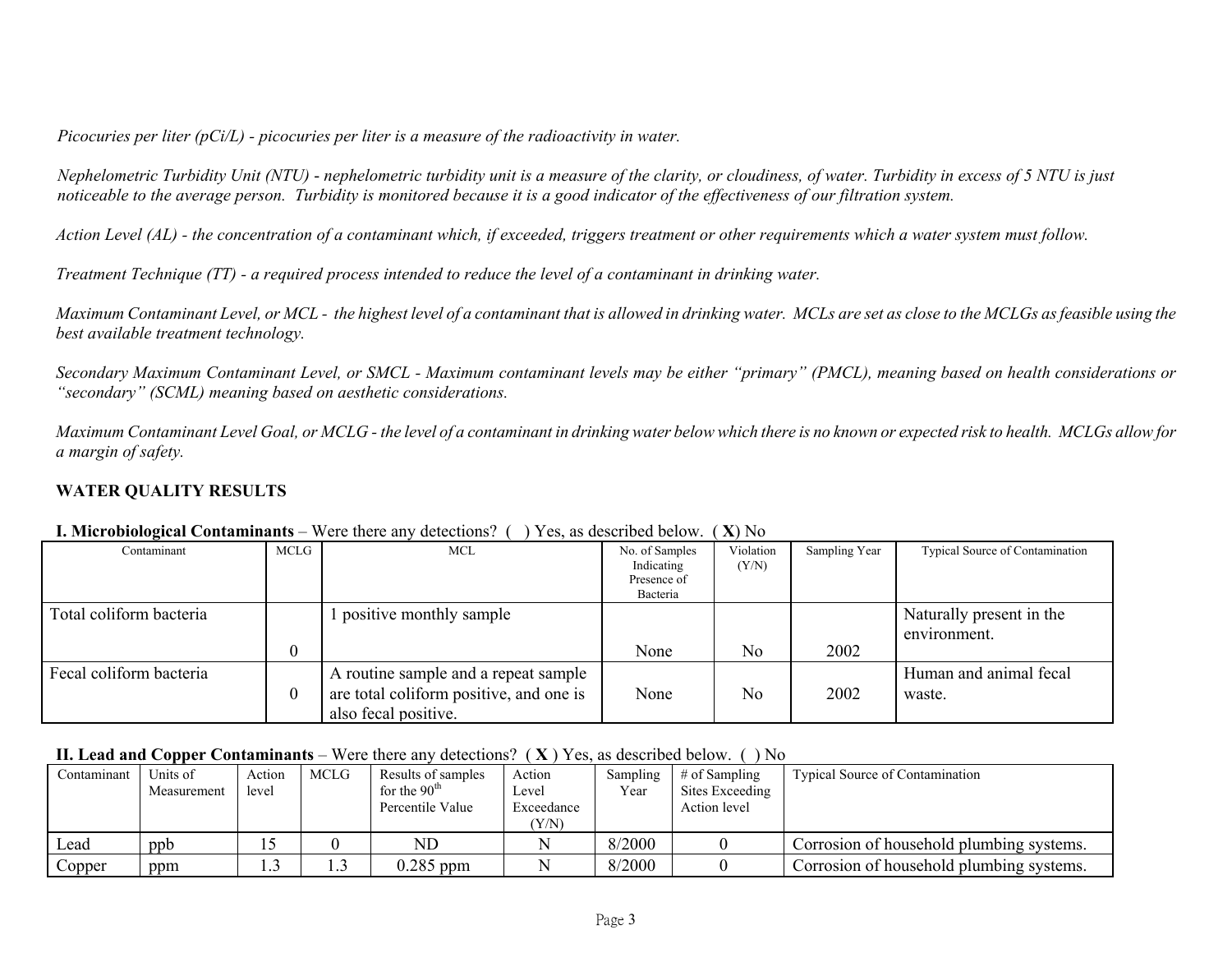| 111. 1 41 QIAIU | <u>o ciu inuiu alio duiuchime</u><br>$\overline{A}$ | T CS. as described below<br>11 V.      |                   |               |                   |
|-----------------|-----------------------------------------------------|----------------------------------------|-------------------|---------------|-------------------|
| Contaminant     | Treatment Technique Limits                          | Level detected                         | Violation $(Y/N)$ | Sampling Year | Typical Source of |
|                 |                                                     |                                        |                   |               | Contamination     |
| Turbidity       | 5 NTU maximum                                       | highest single measurement $= .48$ NTU | No                | 2002          | Soil runoff       |
|                 | $\leq$ 0.5 NTU 95% of the time                      | lowest monthly percentage $= 99\%$     | No                | 2002          |                   |

#### **III. Turbidity** Were there any detections?  $(\mathbf{Y})$  Ves, as described below ( ) No.

#### **IV. Other Chemical and Radiological Contaminants** – Were there any detections? ( **X** ) Yes, as described below. ( ) No

| Contaminant    | Units of | <b>MCLG</b> | <b>MCL</b> | Level    | Violation | Range of               | Sampling | Typical Source of Contamination                        |
|----------------|----------|-------------|------------|----------|-----------|------------------------|----------|--------------------------------------------------------|
|                | Measure  |             |            | Detected | (Y/N)     | Detection at           | Year     |                                                        |
|                | ment     |             |            |          |           | <b>Sampling Points</b> |          |                                                        |
| Alpha Emitters | pCi/L    |             | 15         | 3.7      |           | $0.1 - 3.7$            | 2000     | Erosion of natural deposits in the earth. <sup>1</sup> |
| Nitrate        | ppm      | $\cdot$ 0   | 10         | 2.84     | N         | $ND-2.9$               | 2002     | Erosion of natural deposits in the earth. <sup>2</sup> |
| Fluoride       | ppm      |             |            | .37      | N         | $0.78 - 1.38$          | 2002     | Erosion of natural deposits; water additive            |
|                |          |             |            |          |           |                        |          | Which promotes strong teeth; discharge from            |
|                |          |             |            |          |           |                        |          | Fertilizer and aluminum factories                      |
|                |          |             |            |          |           |                        |          |                                                        |

<sup>1</sup> Some people who drink water containing alpha emitters and radium 226 or 228 in excess of the MCL over many years may have an increased risk of getting cancer

<sup>2</sup> Nitrate levels may rise quickly for short periods of time because of rainfall and can be due to runoff from fertilizer use; leakage from septic tanks; sewage; and erosion of natural deposits in the earth

The Town constantly monitors for various contaminants in the water supply to meet all regulatory requirements. The tables list only those contaminants that had some level of detection. Many other contaminants have been analyzed but were not present or were below the detection limits of the lab equipment.

Much of the results in the table are from testing conducted in 2002. However, the state allows the Town to monitor for some contaminants less than once per year because the concentrations of these contaminants do not change frequently. Some of the data, though accurate, is more than one year old.

Are there other drinking water constituents we want to inform you about in this report? ( **X** ) Yes, as described below. ( ) No

We are pleased to report that MTBE (Methyl Tertiary Butyl Ether - a gasoline additive) has been tested for and found to be non-detectable.

The U.S. Environmental Protection Agency sets MCL's at very stringent levels. In developing the standards EPA assumes that the average adult drinks 2 liters of water each day throughout a 70-year life span. EPA generally sets MCL's at levels that will result in no adverse health effects for some contaminants or a one-in-ten-thousand to one-in-amillion chance of having the described health effect for other contaminants.

# **VIOLATION INFORMATION: Your water system did not have any violations during 2002.**